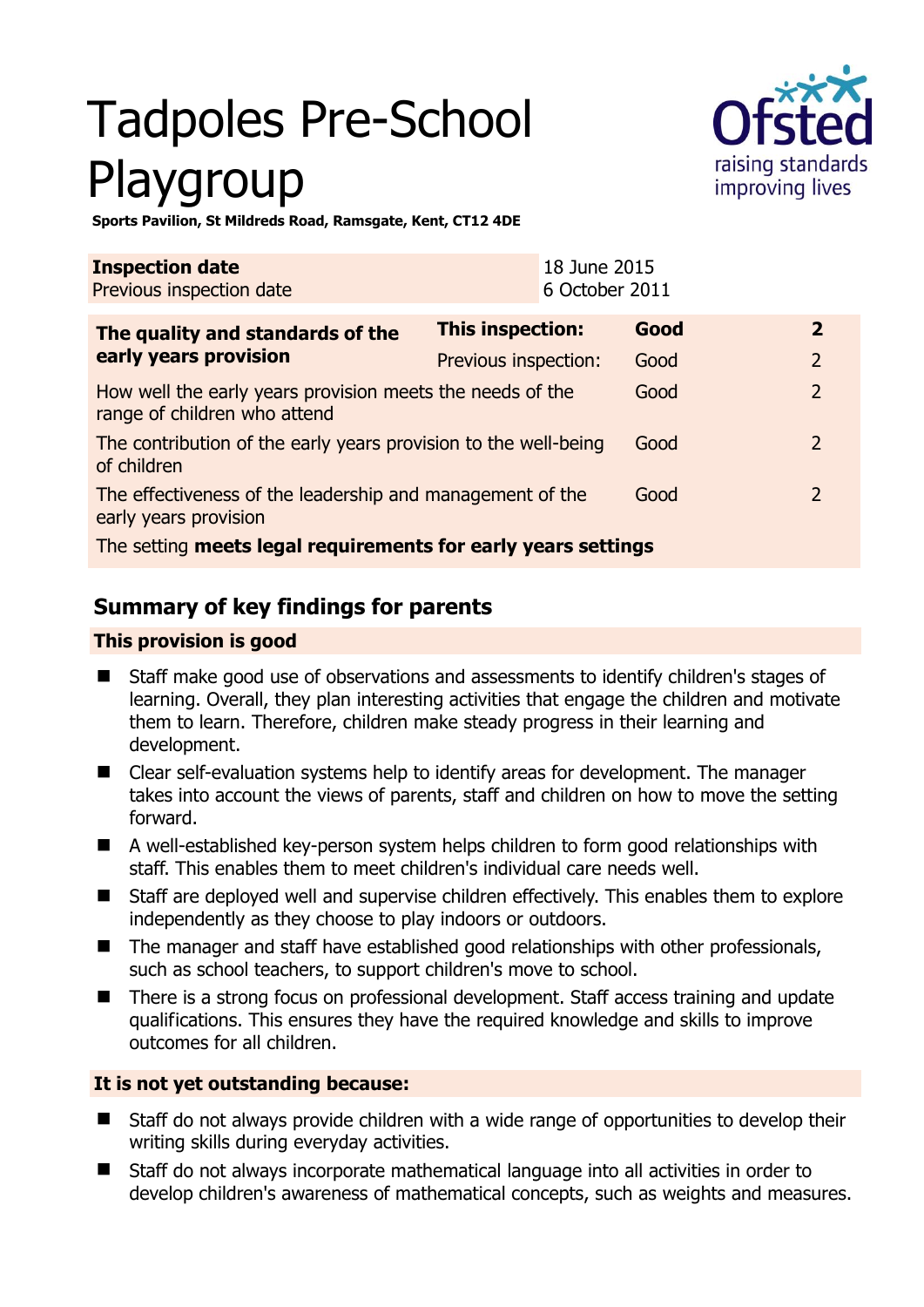# **What the setting needs to do to improve further**

#### **To further improve the quality of the early years provision the provider should:**

- review the environment and develop the availability of resources to enable children to practise their early writing skills in daily play activities
- increase opportunities for children to extend their mathematical knowledge during everyday play.

#### **Inspection activities**

- The inspector sampled children's learning journals and checked evidence of staff suitability checks.
- The inspector observed the staff interacting with the children both indoors and outdoors.
- The inspector spoke to staff and children at different times during the morning.
- The inspector carried out a joint observation with the manager.
- The inspector spoke to parents to gain their views on the services they receive.

#### **Inspector**

Sara Garrity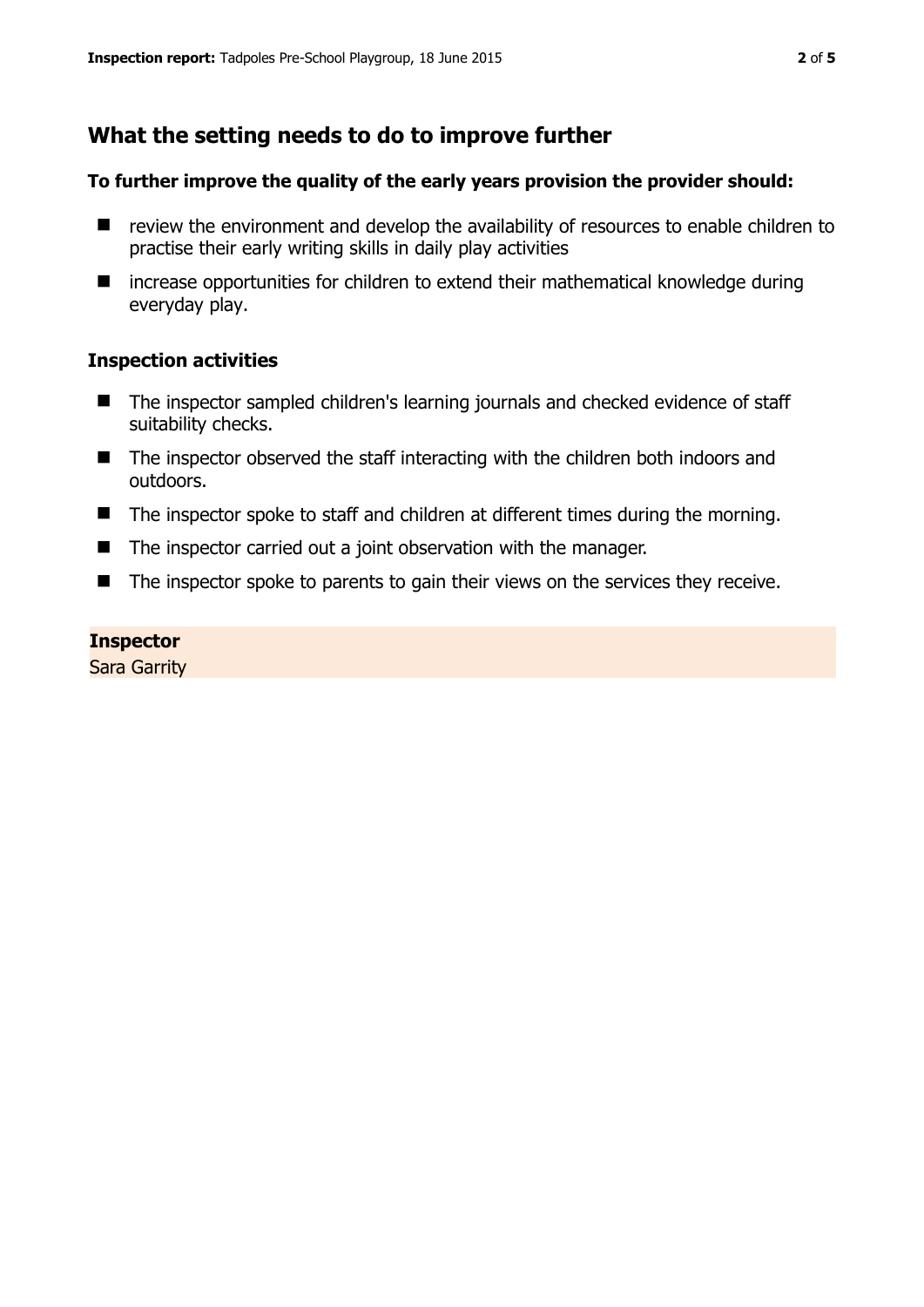## **Inspection findings**

#### **How well the early years provision meets the needs of the range of children who attend. This is good**

Children explore the pre-school environment and quickly engage with one of the many focused activities on offer. Children have a good selection of craft materials and tools, which enable them to explore new techniques and create different effects. For example, they use the paper cutters to cut paper in different ways to decorate their pictures. Children learn to appreciate books and develop early reading skills. They are able to look at a variety of picture and storybooks and listen to stories read by staff. This helps them to develop an interest in literacy. Consequently, children make consistently good progress in relation to their starting points as they enjoy playing in the stimulating environment. Parents and carers receive a very friendly and welcoming greeting from staff and are encouraged to become involved in their children's learning journeys.

#### **The contribution of the early years provision to the well-being of children is good**

Staff have developed secure settling-in procedures, which helps them to find out about the children's individual care routines. Children form secure relationships with their key person. Therefore, children are confident and ready to learn. They enjoy going outside to exercise and play with friends. Children's behaviour is good as staff put in place clear rules and boundaries. Children learn to take turns and enjoy joining in and playing group games. Staff take the children on regular walks in the local community to learn about the world around them. As a result, children develop a good understanding of how to keep themselves safe. Staff effectively use snack time to support the children to develop their independence as they serve themselves and pour their own drinks.

#### **The effectiveness of the leadership and management of the early years provision is good**

The manager has a clear understanding of her role and ensures that the requirements of the Early Years Foundation Stage are met. She maintains a secure environment through effective daily risk assessments. All staff are confident with child protection procedures and their part in keeping children safe and secure at all times. The manager monitors and supports staff effectively through individual supervision meetings and robust induction programmes. This help to identify staff training needs. The manager closely monitors all children to ensure they make good progress. The manager and staff have developed positive relationships with parents, who comment that they feel extremely supported and well informed about their children's care and learning.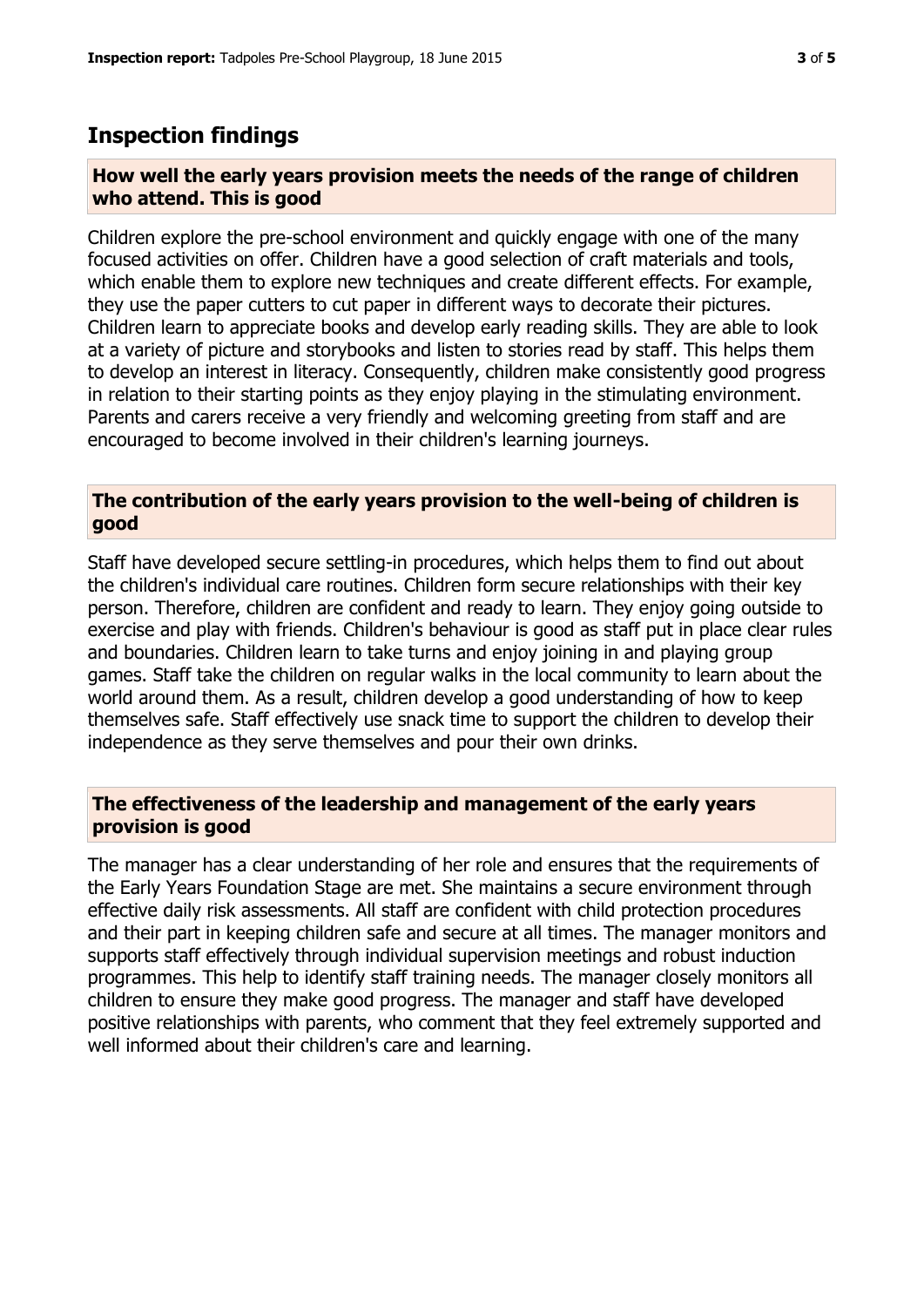## **Setting details**

| Unique reference number       | 127671                   |  |
|-------------------------------|--------------------------|--|
| <b>Local authority</b>        | Kent                     |  |
| <b>Inspection number</b>      | 840694                   |  |
| <b>Type of provision</b>      | Sessional provision      |  |
| <b>Registration category</b>  | Childcare - Non-Domestic |  |
| Age range of children         | $2 - 8$                  |  |
| <b>Total number of places</b> | 20                       |  |
| Number of children on roll    | 29                       |  |
| <b>Name of provider</b>       | <b>Ruth Burton</b>       |  |
| Date of previous inspection   | 6 October 2011           |  |
| <b>Telephone number</b>       | 01843 822285             |  |

Tadpoles Pre-School registered in 1995. It is privately owned and operates from the sports pavilion in Minster, Kent. The pre-school is open Monday to Friday from 9am to 12 noon, for 38 weeks of the year. It also offers an afternoon session on Tuesdays from 1pm to 3.30pm during the spring and summer terms. The pre-school receives funding to provide free early education for two-, three- and four-year-old children. The pre-school employs seven staff, of whom five hold appropriate early years qualifications at level 3 or above. In addition, the deputy holds a degree in early education.

This inspection was carried out by Ofsted under sections 49 and 50 of the Childcare Act 2006 on the quality and standards of provision that is registered on the Early Years Register. The registered person must ensure that this provision complies with the statutory framework for children's learning, development and care, known as the Early Years Foundation Stage.

Any complaints about the inspection or the report should be made following the procedures set out in the guidance 'Complaints procedure: raising concerns and making complaints about Ofsted', which is available from Ofsted's website: www.gov.uk/government/organisations/ofsted. If you would like Ofsted to send you a copy of the guidance, please telephone 0300 123 4234, or email enquiries@ofsted.gov.uk.